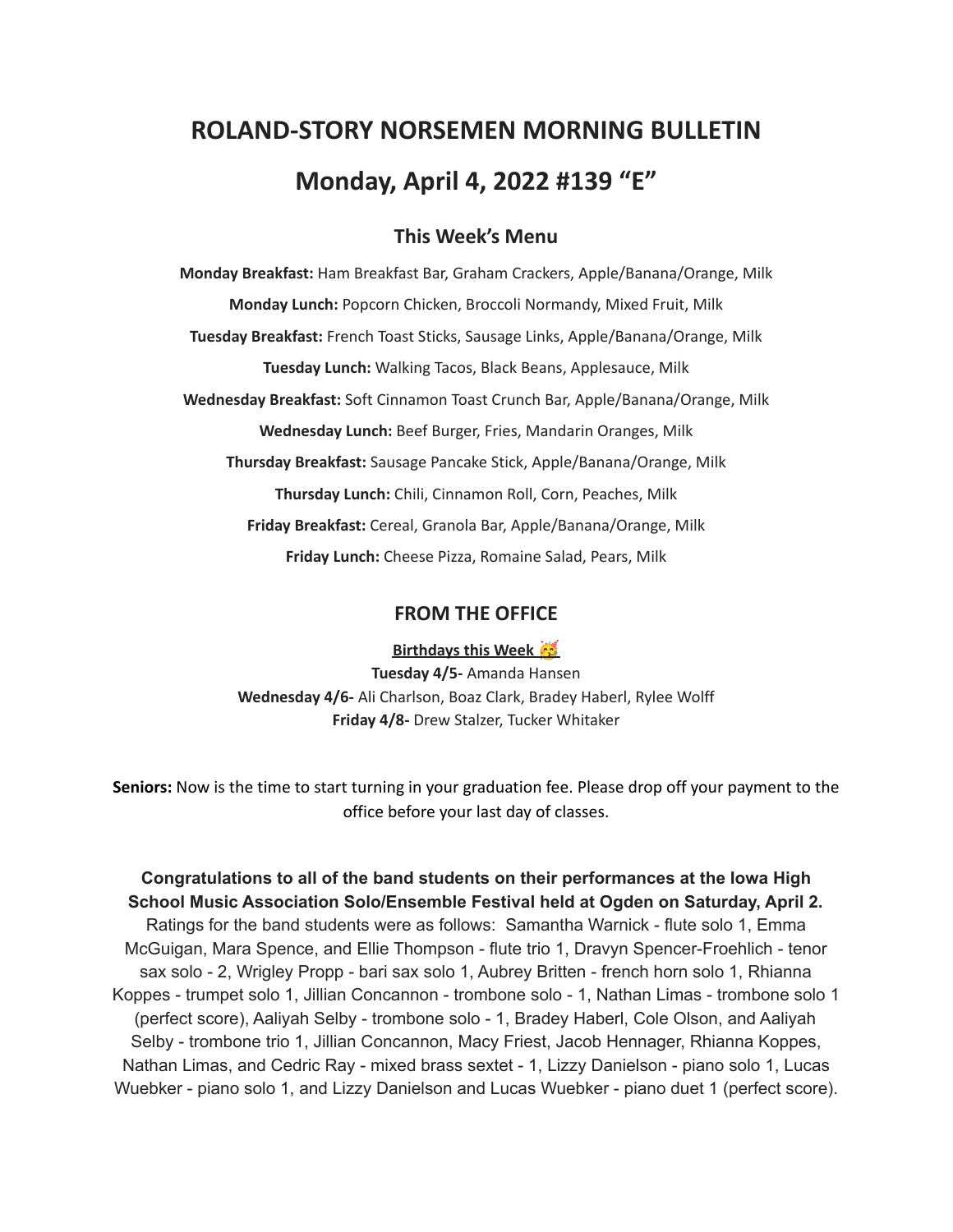Nathan Limas was chosen as the outstanding performer in Center 5. Nathan will perform "Prelude And Fanfaronade" at the IHSMA Outstanding Performers Showcase to be held at Iowa State University in the Music Hall in May.

**Juniors/Seniors:** \$40 off tux rental coupons are available in the office from Milroy's.

**Juniors/Seniors:** Please complete the Google Form you received from Mrs. Schmitz about prom/after prom by 4/13.

**ISASP testing is right around the corner.** High school and elementary will be testing the week of April 18th. Middle school will be testing the week of April 25th. Information about test security and procedures can be found in the District [Assessment](https://rolandstory.school/media/Michelle%20Soderstrum/RSCSD_District_Assessment_Poli%20-%20Copy%203.pdf) Policy and Procedures Handbook located on the district website.

In addition, due to ISASP testing, we are going to give students a little more time to sleep in and be more rested for the week. We will not hold ANY activities in the mornings from 4.18-4.22. Early morning activities may resume on Monday, April 25th.

We will still have EBPE since it is a class. Please try to eat breakfast and get a good night's sleep on test days and give your best effort!



**[COUNSELOR FOLDER](https://docs.google.com/document/d/1vmwczNPbDzXe9vFaG5LJMQ7NYDv-i4oQJHybqA65TUc/edit?usp=sharing) (9-12)-Click here**



Students, come and hear about these career opportunities. To attend, please sign up in the counselor's office *at least one day* prior to the presentation day.

**Wednesday, April 6: John Deere/VanWall Tech program** (See the flyer) Click here to [watch](https://www.youtube.com/watch?v=h0zPXGK_n_c) a video

**Thursday, April 7-I**owa Law Enforcement **Academy** <https://ilea.iowa.gov/>

**Tuesday, April 26:** Fire Science Programs Click here to [watch](https://www.youtube.com/watch?v=xBXR6h_2eWg) a video